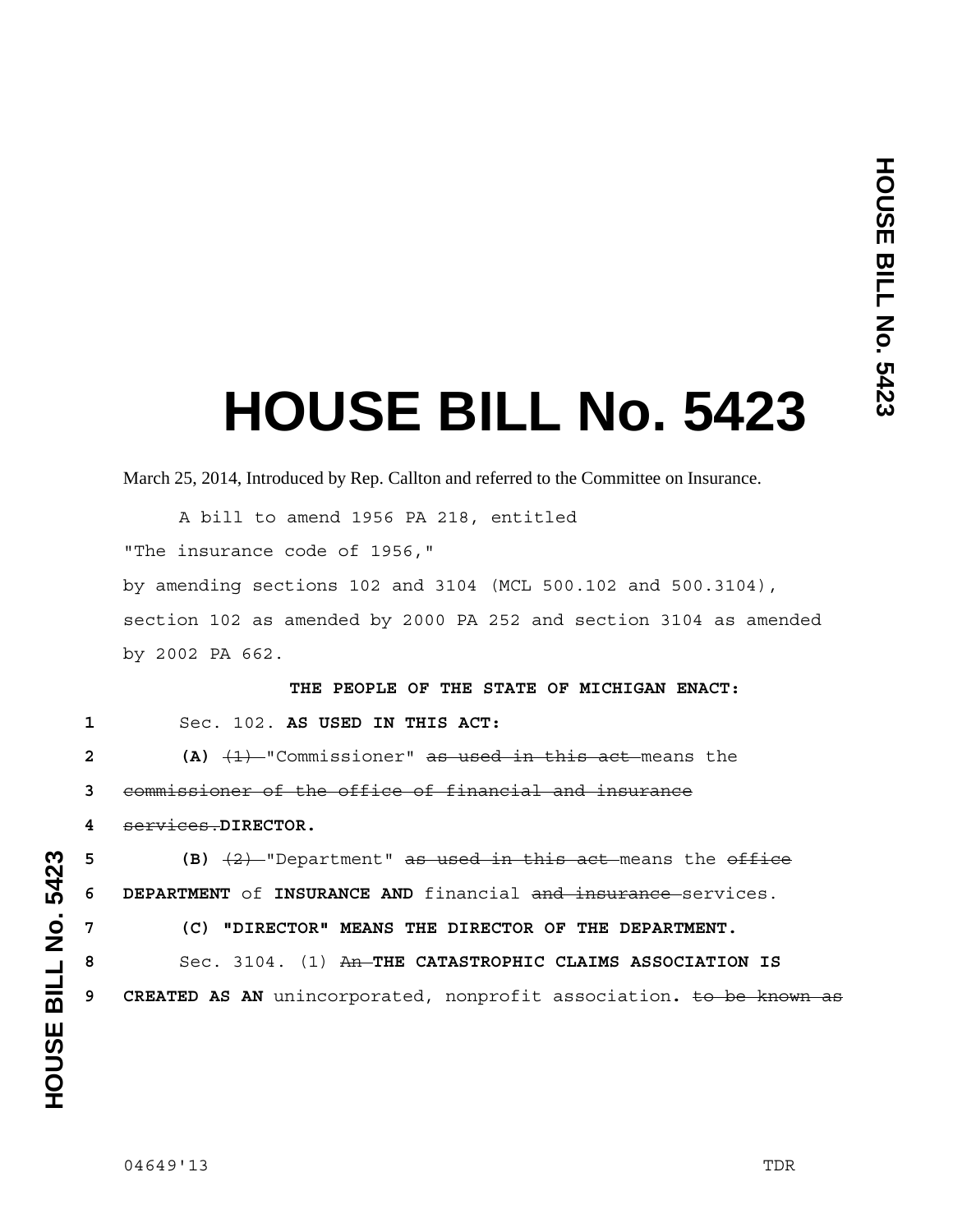the catastrophic claims association, hereinafter referred to as the association, is created. Each insurer engaged in writing insurance coverages that provide the security required by section 3101(1) within this state, as a condition of its authority to transact insurance in this state, shall be a member of the association and shall be **IS** bound by the plan of operation of the association. Each insurer engaged in writing insurance coverages that provide the security required by section 3103(1) within this state, as a condition of its authority to transact insurance in this state, shall be considered a member of the association, but only for purposes of premiums under subsection (7)(d). Except as expressly provided in this section, the association is not subject to any laws of this state with respect to insurers, but in all other respects the association is subject to the laws of this state to the extent that the association would be if it were an insurer organized and subsisting under chapter 50.

(2) The association shall provide and each member shall accept indemnification for 100% of the amount of ultimate loss sustained under personal protection insurance coverages in excess of the following amounts in each loss occurrence:

(a) For a motor vehicle accident policy issued or renewed before July 1, 2002, \$250,000.00.

(b) For a motor vehicle accident policy issued or renewed during the period July 1, 2002 to June 30, 2003, \$300,000.00.

(c) For a motor vehicle accident policy issued or renewed during the period July 1, 2003 to June 30, 2004, \$325,000.00. (d) For a motor vehicle accident policy issued or renewed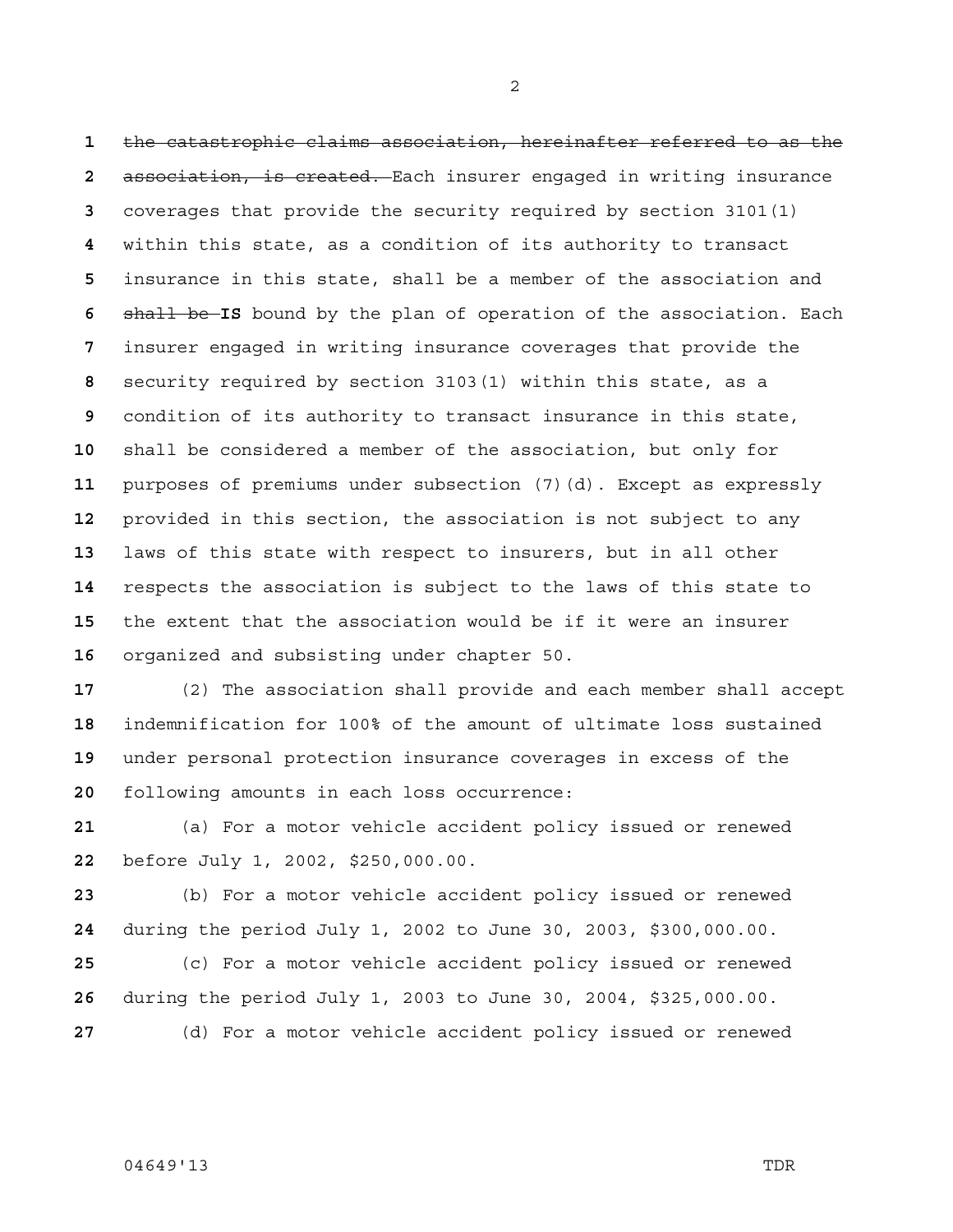during the period July 1, 2004 to June 30, 2005, \$350,000.00.

(e) For a motor vehicle accident policy issued or renewed during the period July 1, 2005 to June 30, 2006, \$375,000.00.

(f) For a motor vehicle accident policy issued or renewed during the period July 1, 2006 to June 30, 2007, \$400,000.00.

(g) For a motor vehicle accident policy issued or renewed during the period July 1, 2007 to June 30, 2008, \$420,000.00.

(h) For a motor vehicle accident policy issued or renewed during the period July 1, 2008 to June 30, 2009, \$440,000.00.

(i) For a motor vehicle accident policy issued or renewed during the period July 1, 2009 to June 30, 2010, \$460,000.00.

(j) For a motor vehicle accident policy issued or renewed during the period July 1, 2010 to June 30, 2011, \$480,000.00.

(k) For a motor vehicle accident policy issued or renewed during the period July 1, 2011 to June 30, 2013, \$500,000.00. Beginning July 1, 2013, this \$500,000.00 amount shall be increased biennially on July 1 of each odd-numbered year, for policies issued or renewed before July 1 of the following odd-numbered year, by the lesser of 6% or the consumer price index, and rounded to the nearest \$5,000.00. This biennial adjustment shall be calculated by the association by January 1 of the year of its July 1 effective date.

(3) An insurer may withdraw from the association only upon ceasing to write insurance that provides the security required by section 3101(1) in this state.

(4) An insurer whose membership in the association has been terminated by withdrawal shall continue to be bound by the plan of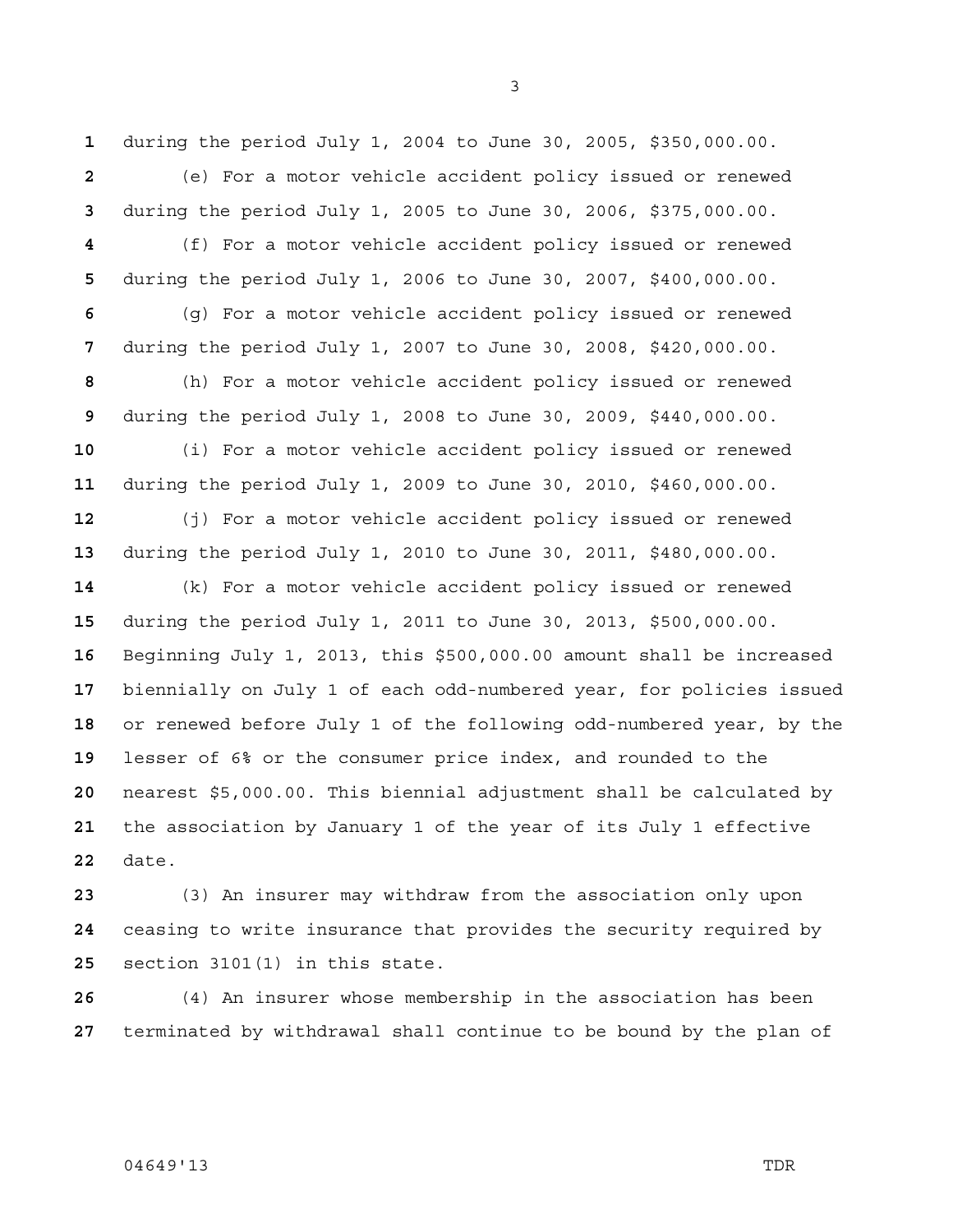operation, and upon withdrawal, all unpaid premiums that have been charged to the withdrawing member are payable as of the effective date of the withdrawal.

(5) An unsatisfied net liability to the association of an insolvent member shall be assumed by and apportioned among the remaining members of the association as provided in the plan of operation. The association has all rights allowed by law on behalf of the remaining members against the estate or funds of the insolvent member for sums **MONEY** due the association.

(6) If a member has been merged or consolidated into another insurer or another insurer has reinsured a member's entire business that provides the security required by section 3101(1) in this state, the member and successors in interest of the member remain liable for the member's obligations.

(7) The association shall do all of the following on behalf of the members of the association:

(a) Assume 100% of all liability as provided in subsection (2).

(b) Establish procedures by which members shall promptly report to the association each claim that, on the basis of the injuries or damages sustained, may reasonably be anticipated to involve the association if the member is ultimately held legally liable for the injuries or damages. Solely for the purpose of reporting claims, the member shall in all instances consider itself legally liable for the injuries or damages. The member shall also advise the association of subsequent developments likely to materially affect the interest of the association in the claim.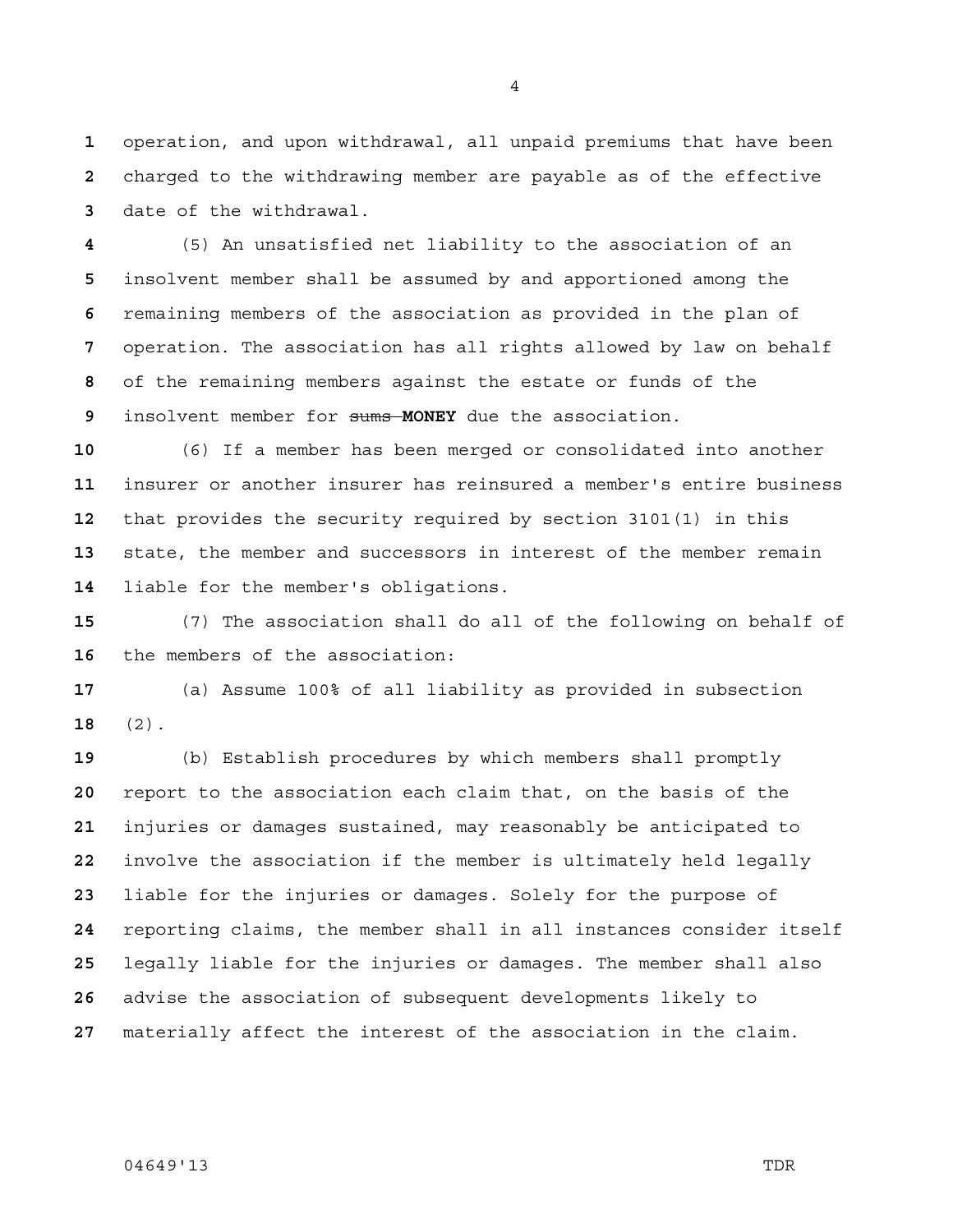(c) Maintain relevant loss and expense data relative to all liabilities of the association and require each member to furnish statistics, in connection with liabilities of the association, at the times and in the form and detail as may be required by the plan of operation.

(d) In a manner provided for in the plan of operation, calculate and charge to members of the association a total premium sufficient to cover the expected losses and expenses of the association that the association will likely incur during the period for which the premium is applicable. The premium shall include an amount to cover incurred but not reported losses for the period and may be adjusted for any excess or deficient premiums from previous periods. Excesses or deficiencies from previous periods may be fully adjusted in a single period or may be adjusted over several periods in a manner provided for in the plan of operation. Each member shall be charged an amount equal to that member's total written car years of insurance providing the security required by section 3101(1) or 3103(1), or both, written in this state during the period to which the premium applies, multiplied by the average premium per car. The average premium per car shall be the total premium calculated divided by the total written car years of insurance providing the security required by section 3101(1) or 3103(1) written in this state of all members during the period to which the premium applies. A member shall be charged a premium for a historic vehicle that is insured with the member of 20% of the premium charged for a car insured with the member. As used in this subdivision: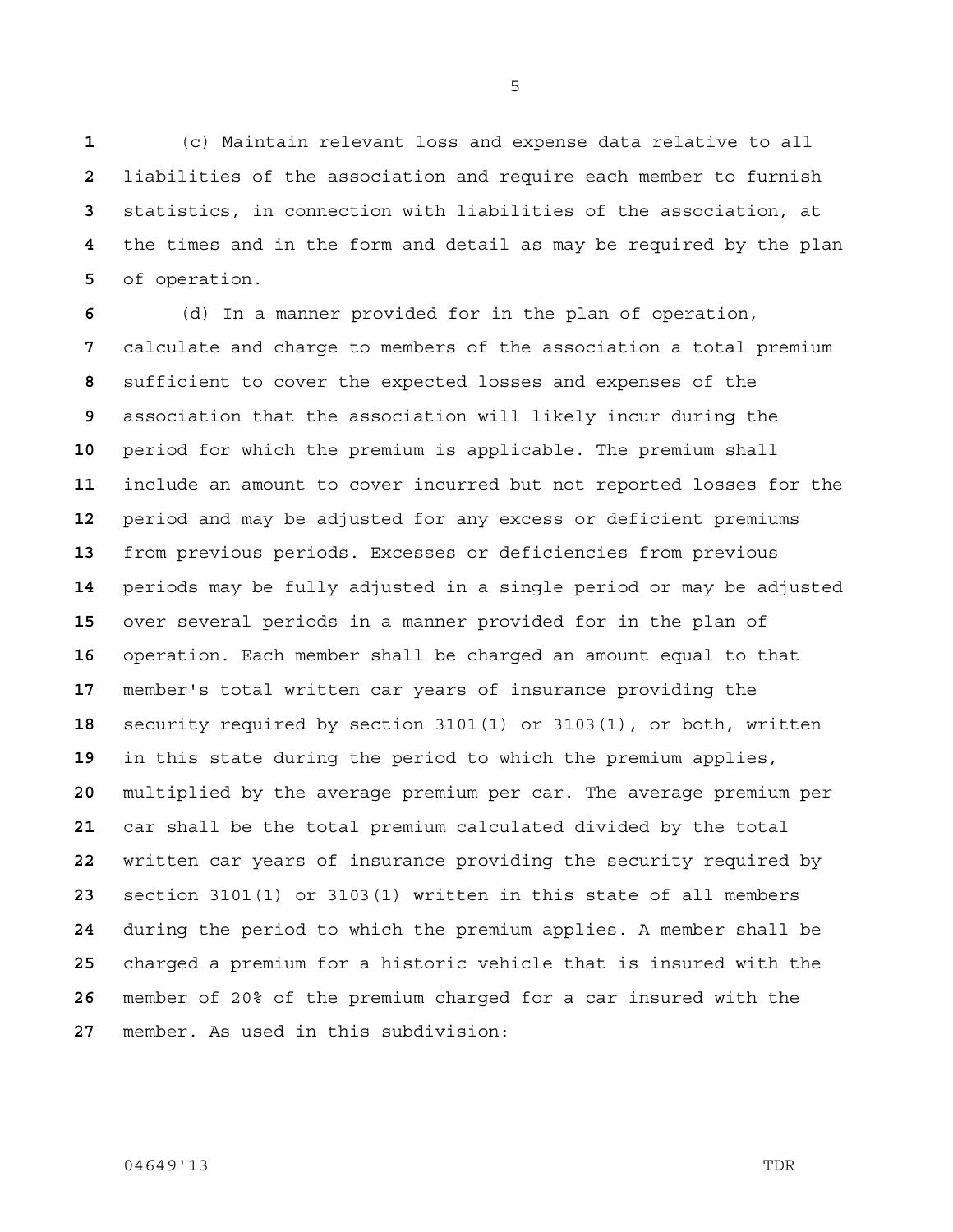(*i*) "Car" includes a motorcycle but does not include a historic vehicle.

(*ii*) "Historic vehicle" means a vehicle that is a registered historic vehicle under section 803a or 803p of the Michigan vehicle code, 1949 PA 300, MCL 257.803a and 257.803p.

(e) Require and accept the payment of premiums from members of the association as provided for in the plan of operation. The association shall do either of the following:

(*i*) Require payment of the premium in full within 45 days after the premium charge.

(*ii*) Require payment of the premiums to be made periodically to cover the actual cash obligations of the association.

(f) Receive and distribute all sums **MONEY** required by the operation of the association.

(g) Establish procedures for reviewing claims procedures and practices of members of the association. If the claims procedures or practices of a member are considered inadequate to properly service the liabilities of the association, the association may undertake or may contract with another person, including another member, to adjust or assist in the adjustment of claims for the member on claims that create a potential liability to the association and may charge the cost of the adjustment to the member.

(8) In addition to other powers granted to it by this section, the association may do all of the following:

(a) Sue and be sued in the name of the association. A judgment against the association shall not create any direct liability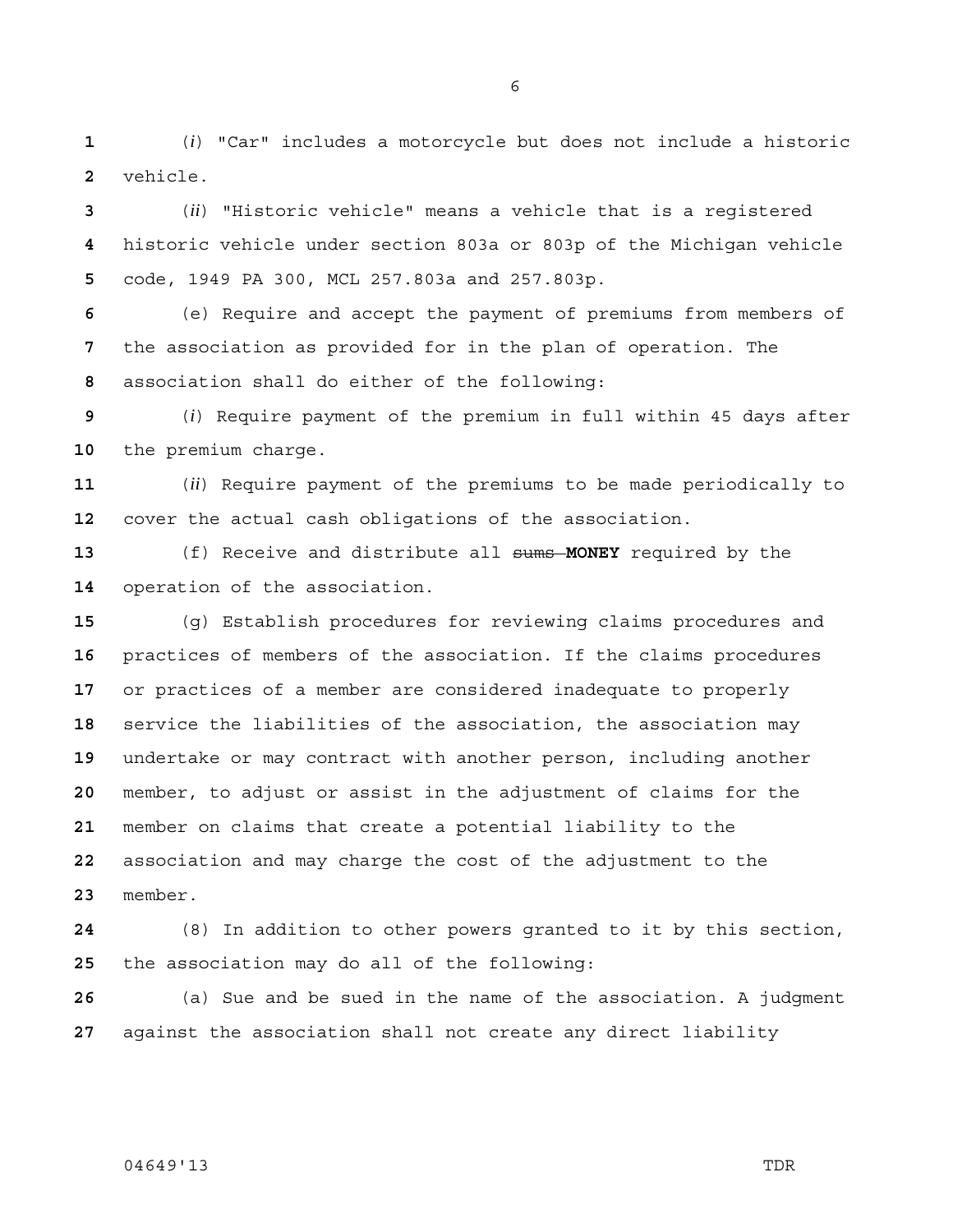against the individual members of the association. The association may provide for the indemnification of its members, members of the board of directors of the association, and officers, employees, and other persons lawfully acting on behalf of the association.

(b) Reinsure all or any portion of its potential liability with reinsurers licensed to transact insurance in this state or approved by the commissioner.**DIRECTOR OF THE DEPARTMENT.**

(c) Provide for appropriate housing, equipment, and personnel as may be necessary to assure the efficient operation of the association.

(d) Pursuant to the plan of operation, adopt reasonable rules for the administration of the association, enforce those rules, and delegate authority, as the board considers necessary to assure the proper administration and operation of the association consistent with the plan of operation.

(e) Contract for goods and services, including independent claims management, actuarial, investment, and legal services, from others within or without this state to assure the efficient operation of the association.

(f) Hear and determine complaints of a company or other interested party concerning the operation of the association.

(g) Perform other acts not specifically enumerated in this section that are necessary or proper to accomplish the purposes of the association and that are not inconsistent with this section or the plan of operation.

(9) A board of directors is created , hereinafter referred to as the board, which shall be responsible for the operation of **AND**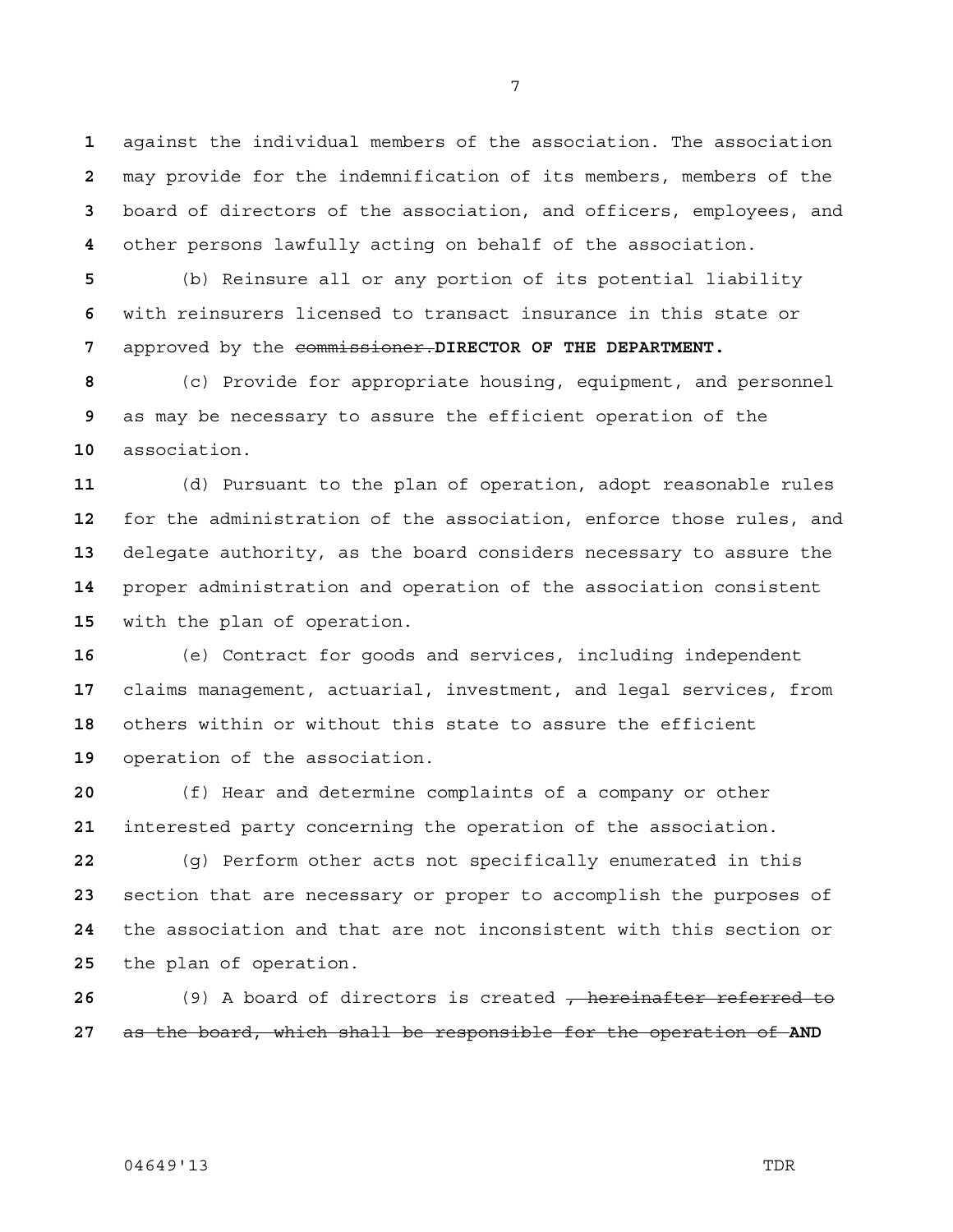**1 SHALL OPERATE** the association consistent with the plan of operation and this section.

(10) The plan of operation shall provide for all of the following:

(a) The establishment of necessary facilities.

(b) The management and operation of the association.

(c) Procedures to be utilized in charging premiums, including adjustments from excess or deficient premiums from prior periods.

(d) Procedures governing the actual payment of premiums to the association.

(e) Reimbursement of each member of the board by the association for actual and necessary expenses incurred on association business.

(f) The investment policy of the association.

(g) Any other matters required by or necessary to effectively implement this section.

(11) Each board shall include members that would contribute a total of not less than 40% of the total premium calculated pursuant to subsection (7)(d). Each director shall be entitled to 1 vote. The initial term of office of a director shall be 2 years.

(12) As part of the plan of operation, the board shall adopt rules providing for the composition and term of successor boards to the initial board, consistent with the membership composition requirements in subsections (11) and (13). Terms of the directors shall be staggered so that the terms of all the directors do not expire at the same time and so that a director does not serve a term of more than 4 years.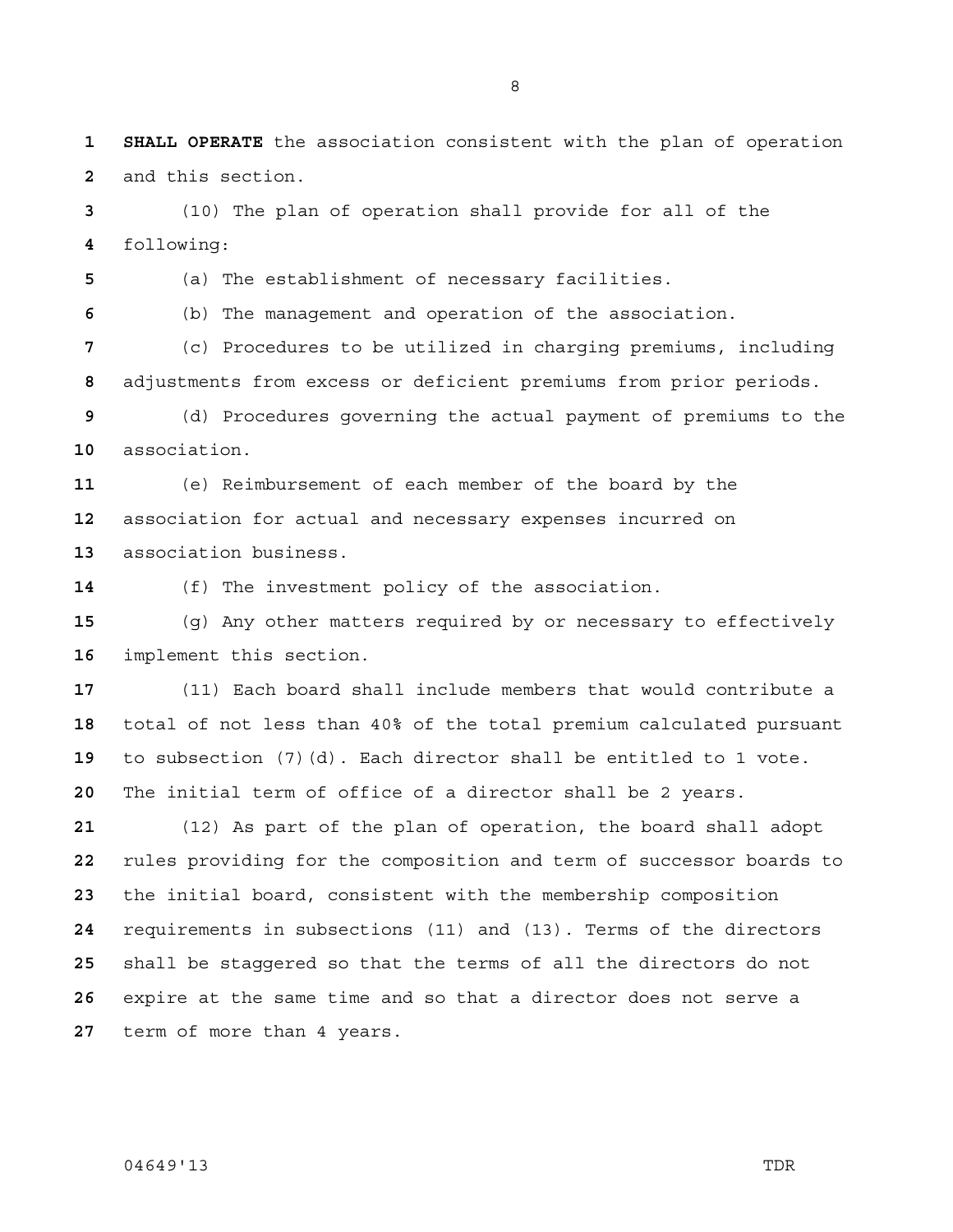(13) The board shall consist of 5 directors, and the commissioner **DIRECTOR OF THE DEPARTMENT** shall be an ex officio member of the board without vote.

(14) Each director shall be appointed by the commissioner **5 DIRECTOR OF THE DEPARTMENT** and shall serve until that member's successor is selected and qualified. The chairperson of the board shall be elected by the board. A vacancy on the board shall be filled by the commissioner **DIRECTOR OF THE DEPARTMENT** consistent with the plan of operation.

(15) After the board is appointed, the **THE** board shall meet as often as the chairperson, the commissioner, **DIRECTOR OF THE 12 DEPARTMENT,** or the plan of operation shall require, **REQUIRES,** or at 13 the request of any 3 members of the board. The chairperson shall retain the right to **MAY** vote on all issues. Four members of the board constitute a quorum.

(16) An annual report of the operations of the association **17 THAT IS** in a form and detail as may be determined by the board shall be furnished to each member.

(17) Not more than 60 days after the initial organizational meeting of the board, the board shall submit to the commissioner for approval a proposed plan of operation consistent with the objectives and provisions of this section, which shall provide for the economical, fair, and nondiscriminatory administration of the association and for the prompt and efficient provision of indemnity. If a plan is not submitted within this 60-day period, then the commissioner, after consultation with the board, shall formulate and place into effect a plan consistent with this

04649'13 TDR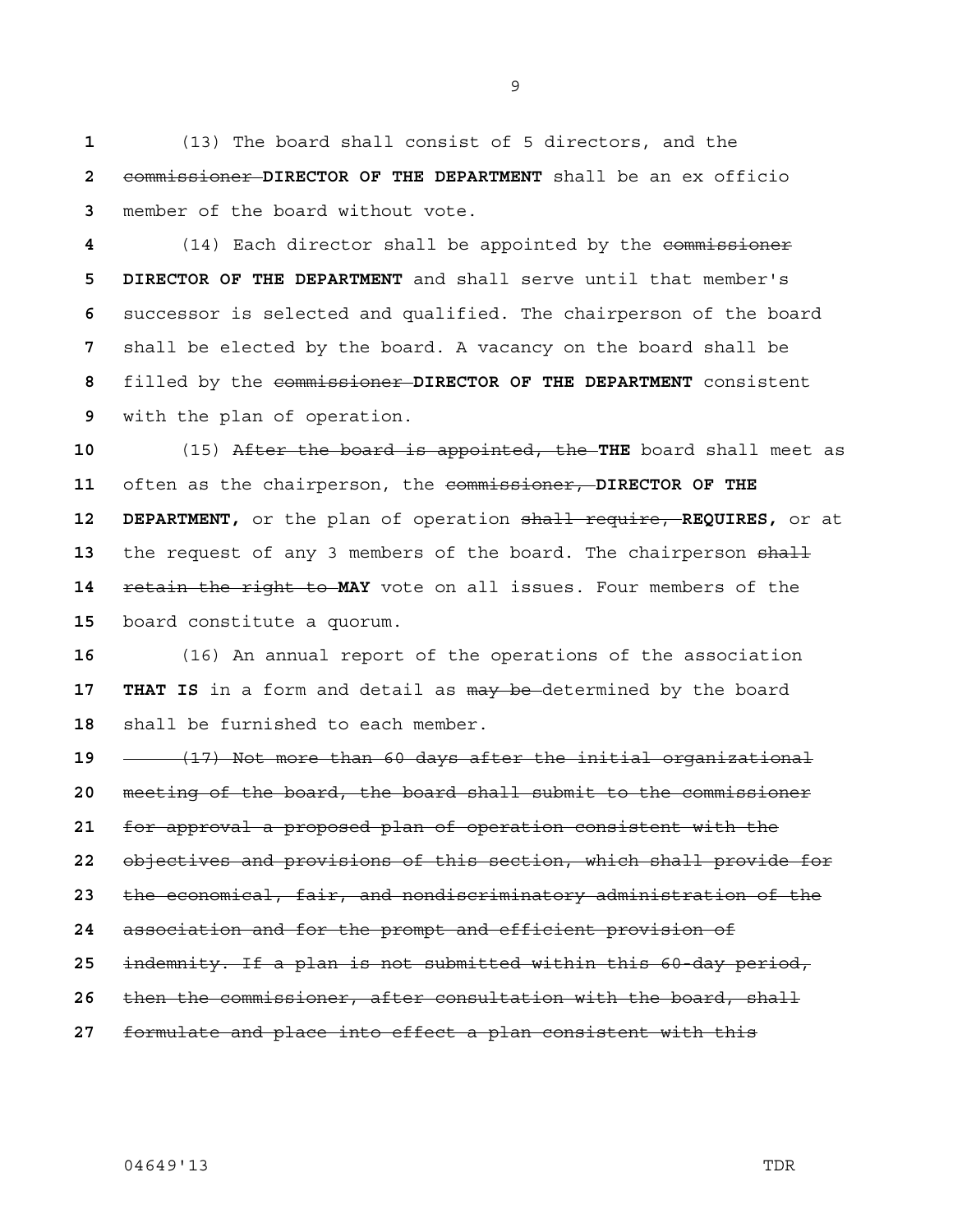section.

(18) The plan of operation, unless approved sooner in writing, shall be considered to meet the requirements of this section if it is not disapproved by written order of the commissioner within 30 days after the date of its submission. Before disapproval of all or any part of the proposed plan of operation, the commissioner shall notify the board in what respect the plan of operation fails to meet the requirements and objectives of this section. If the board fails to submit a revised plan of operation that meets the requirements and objectives of this section within the 30-day period, the commissioner shall enter an order accordingly and shall immediately formulate and place into effect a plan consistent with the requirements and objectives of this section. **14 (17)** (19) The proposed plan of operation or **ANY** amendments to the plan of operation **OF THE ASSOCIATION** are subject to majority 16 approval by the board, ratified AND RATIFICATION by a majority of the membership having a vote, with voting rights being apportioned according to the premiums charged in subsection (7)(d) and are

subject to approval by the commissioner.**DIRECTOR OF THE DEPARTMENT.**

**20 (18)** (20) Upon approval by the commissioner and ratification by the members of the plan submitted, or upon the promulgation of a plan by the commissioner, each **AN** insurer authorized to write insurance providing the security required by section 3101(1) in this state, as provided in this section, is bound by and shall formally subscribe to and participate in the plan approved **OF 26 OPERATION OF THE ASSOCIATION** as a condition of maintaining its authority to transact insurance in this state.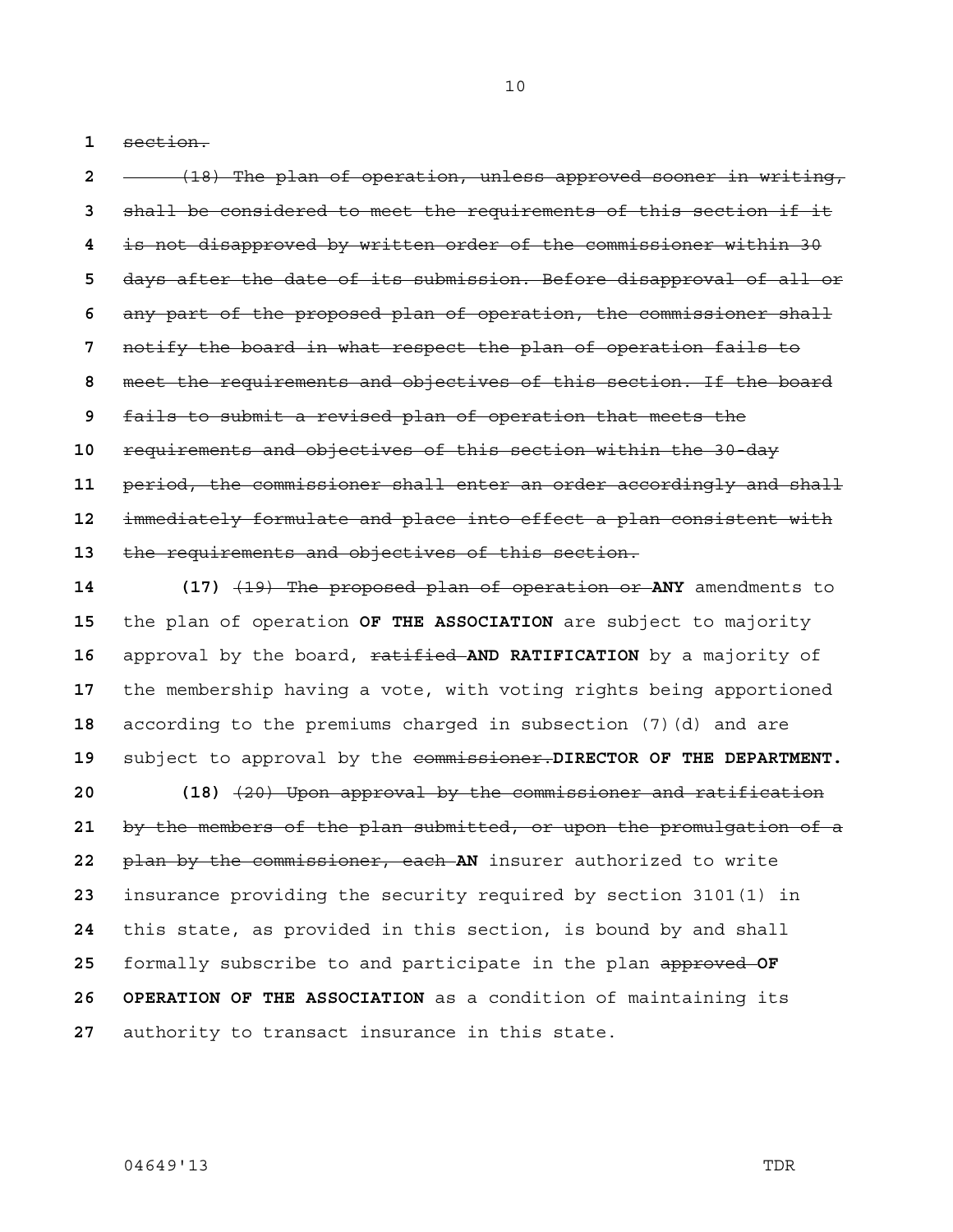**1 (19)** (21) The association is subject to all the reporting, **2** loss reserve, and investment requirements of the commissioner **3 DIRECTOR OF THE DEPARTMENT** to the same extent as would a member **ARE 4 THE MEMBERS** of the association.

**5 (20)** (22) Premiums charged members by the association shall be **6** recognized in the rate-making procedures for insurance rates in the **7** same manner that expenses and premium taxes are recognized.

 (21)  $\left(23\right)$  The commissioner DIRECTOR OF THE DEPARTMENT or an authorized representative of the commissioner **DIRECTOR OF THE 10 DEPARTMENT** may visit the association at any time and examine any and all **OF** the association's affairs.

**12 (22)** (24) The association does not have liability for losses **13** occurring before July 1, 1978.

**14 (23) NOTWITHSTANDING SECTION 134, THE BOARD SHALL DISCLOSE TO 15 THE PUBLIC THE CALCULATIONS AND CHARGES TO MEMBERS UNDER SUBSECTION 16 (7)(D).** 

**17 (24)**  $\left( \frac{25}{25} \right)$  As used in this section:

**18 (A) "ASSOCIATION" MEANS THE CATASTROPHIC CLAIMS ASSOCIATION 19 CREATED IN SUBSECTION (1).** 

**20 (B) "BOARD" MEANS THE BOARD OF DIRECTORS OF THE ASSOCIATION 21 CREATED IN SUBSECTION (9).** 

 **(C)**  $\overline{(a)}$  "Consumer price index" means the percentage of change in the consumer price index for all urban consumers in the United States city average for all items for the 24 months prior to October 1 of the year prior to **BEFORE** the July 1 effective date of the biennial adjustment under subsection (2)(k) as reported by the United States department of labor, bureau of labor statistics, and